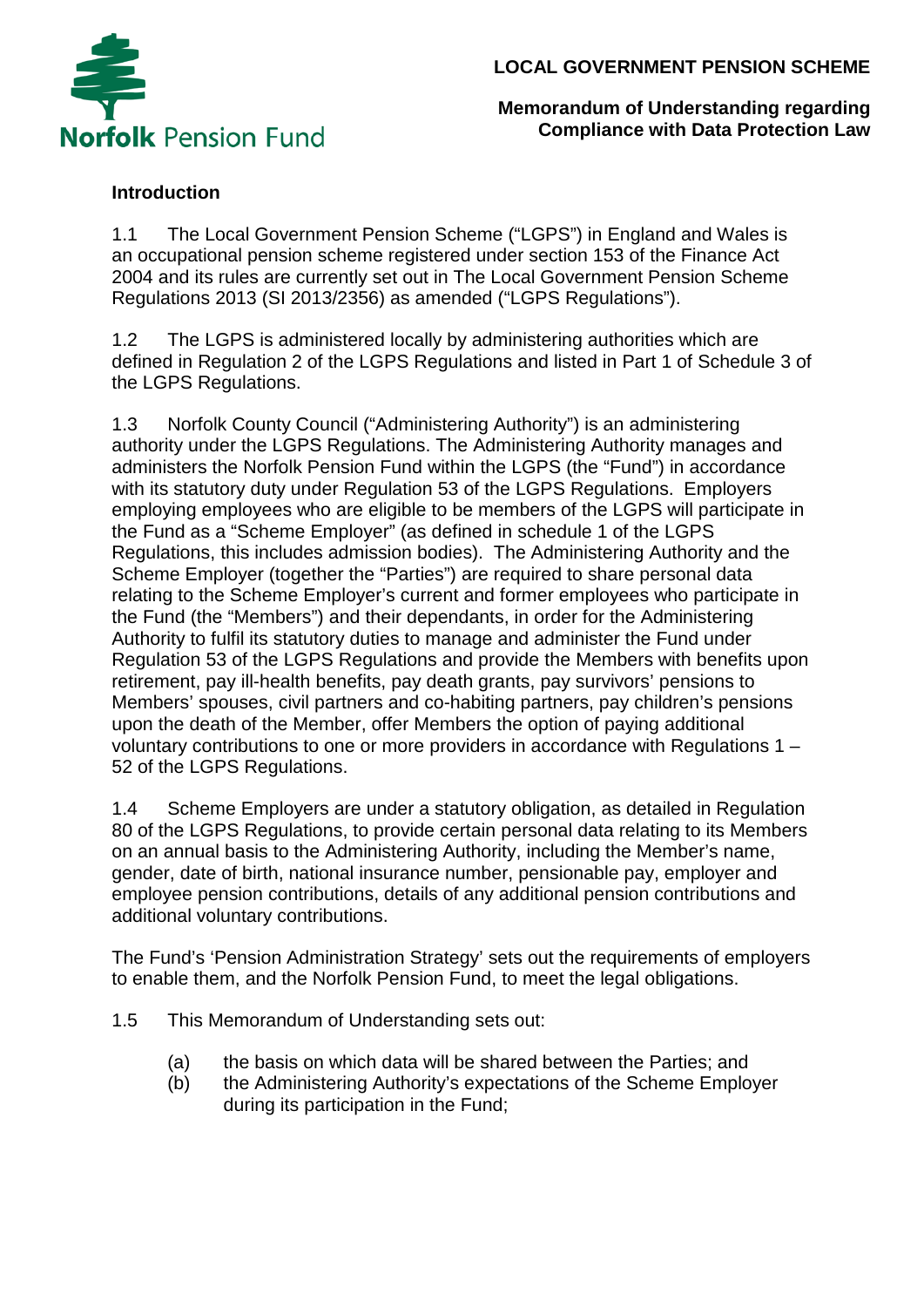in order to assist in demonstrating compliance with Data Protection Law, including the General Data Protection Regulation (2016/679) ("GDPR") which will have direct legal effect in the UK on and after 25 May 2018.

1.6 References to "Data Protection Law" in this Memorandum of Understanding mean the Data Protection Act 1998, (subject to achieving Royal Assent) the Data Protection Act 2018, the Data Protection Directive (95/46/EC), the Electronic Communications Data Protection Directive (2002/58/EC), the Privacy and Electronic Communications (EC Directive) Regulations 2003 (SI 2426/2003) (as amended), the General Data Protection Regulation (2016/679) and all applicable laws and regulations (including successor legislation) relating to personal data and privacy which are enacted from time to time, including (where applicable) the guidance and codes of practice issued by the Information Commissioner's Office and any other competent authority.

## **2 DATA CONTROLLERS**

2.1 The Parties acknowledge they will:

- (a) not hold a pool of joint data;
- (b) be separate and independent data controllers in relation to the copies of the Members' personal data they respectively hold;
- (c) act as data controller in relation to personal data transferred to them;
- (d) each be responsible for complying with the requirements in Data Protection Law that are applicable to them as data controllers.

2.2 References to Members' personal data includes personal data relating to the Members' dependants (including children) and spouses/civil partners (where applicable).

#### **3 DATA SHARING**

3.1 The Parties confirm that they understand their respective obligations under Data Protection Law as data controllers and agree to only process personal data relating to the Members:

- (a) fairly and lawfully and in accordance with the data protection principles set out in Data Protection Law;
- (b) where there are lawful grounds for doing so; and
- (c) in accordance with Data Protection Law and best practice guidance (including the Data Sharing Code issued by the Information Commissioner's Office and updated from time to time).

3.2 Each Party will separately inform the Members (as required under Data Protection Law) of the respective purposes for which they will each process their personal data and provide all required information to ensure that the Members understand how their personal data will be processed in each case by the Administering Authority or Scheme Employer (as applicable). The Scheme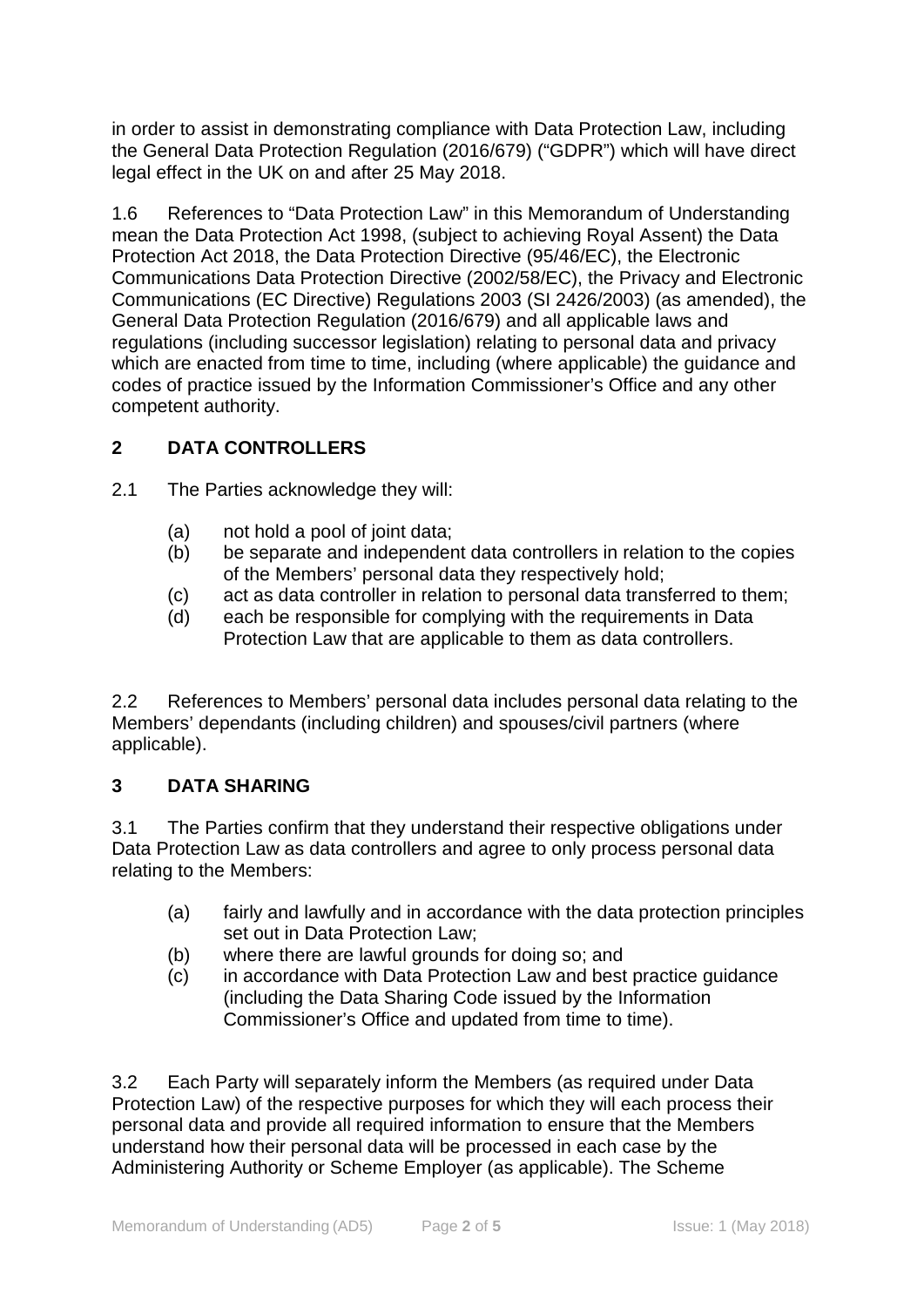Employer's privacy notice to Members will inform them that their personal data will be provided to the Administering Authority and a copy of that notice will be provided to the Administering Authority on request.

3.3 Each Party confirms it understands its respective obligations under Data Protection Law, to ensure that the Members' personal data of which it is a data controller is kept and used securely at all times and to take such technical and organisational security measures against unauthorised and unlawful processing of, accidental or unlawful destruction, loss, alteration, unauthorised disclosure of, or access to the Members' personal data transmitted, stored or otherwise processed as may be required. Such measures will have due regard to the state of technological development and the cost of implementation of these measures, to ensure a level of security appropriate to the harm that might result from such processing and the nature, scope, context and purposes of processing the Members' personal data and the risk or likelihood and severity for the rights and freedoms of data subjects. Such measures will ensure:

- (a) the ongoing confidentiality, integrity, availability and resilience of processing the Members' personal data;
- (b) the ability to restore the availability and access to the Members' personal data in a timely manner in the event of a physical or technical incident;
- (c) carrying out of regular testing, assessing and evaluating the effectiveness of technical and organisational measures for ensuring the security of the processing.

3.4 Each Party undertakes to notify the other as soon as practicable if an error is discovered in the Members' personal data of which it is a data controller and which was received from or a copy of which has been provided to the other Party, to ensure that such other Party is then able to correct its own records. This will happen whether the error is discovered through existing data quality initiatives or is flagged up through some other route (such as the existence of errors being directly notified to the Administering Authority or Scheme Employer (as appropriate) by the Member (or the Member's dependants, spouse/civil partner) themselves).

# **4 TRANSFERS OF MEMBERS'S PERSONAL DATA**

4.1 The Parties agree that Members' personal data will only be transferred from one Party to the other via an acceptable method specified by the Administering Authority which may include any of the following:

- (a) courier/Royal Mail
- (b) secure email
- (c) SFTP link
- (d) access secure website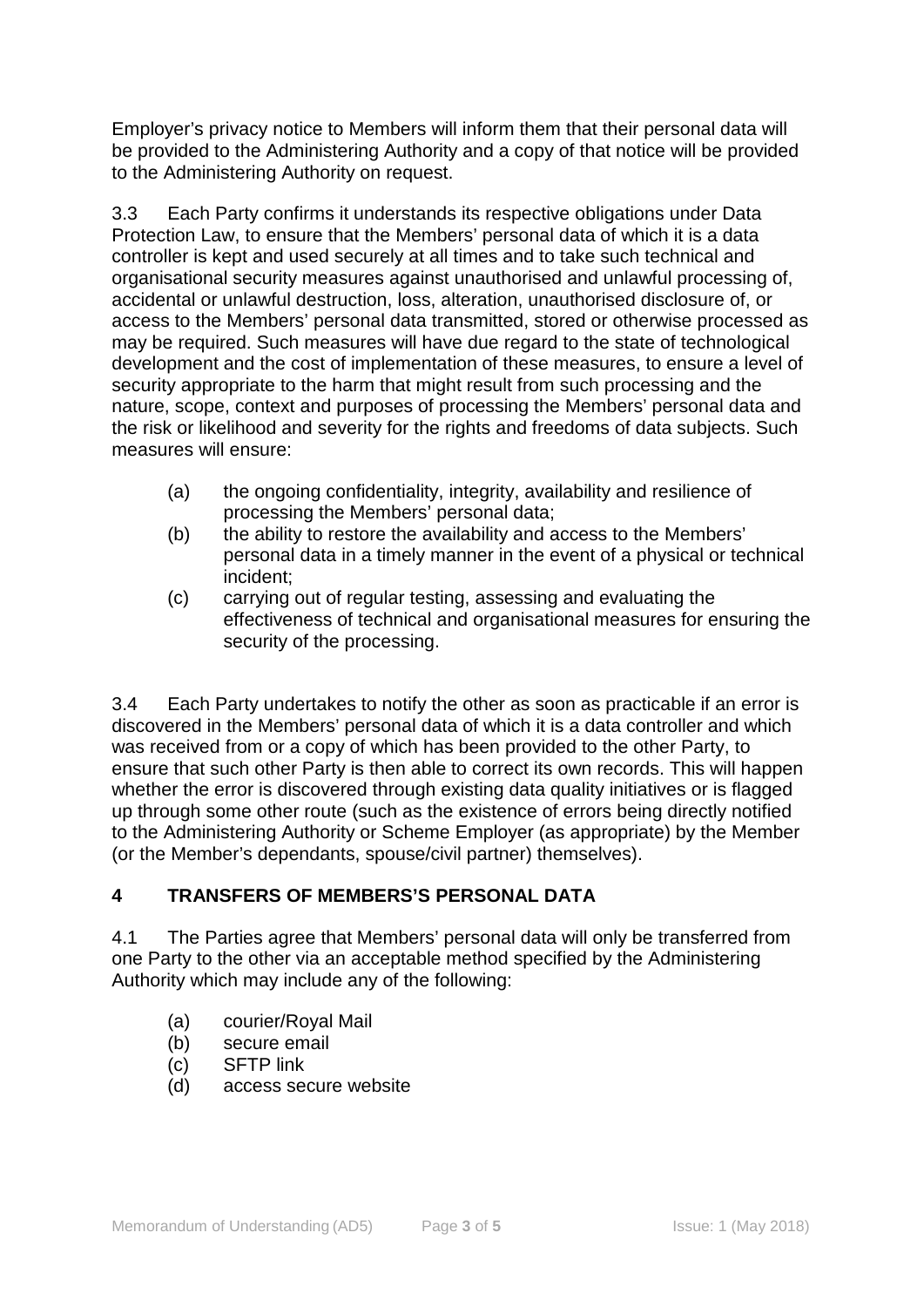4.2 Each Party will, when transferring the Members' personal data of which it is the data controller to the other Party, ensure that that data is secure during transit (whether physical or electronic).

4.3 If either the Administering Authority or the Scheme Employer appoints professional advisers, third party administrators or another entity which provides other services involving the transfer of Members' personal data, those third parties will be data processors or data controllers in their own right. The Administering Authority or the Scheme Employer (as applicable) will comply with its own obligations in accordance with Data Protection Law (in particular, by ensuring that any entity to which it transfers Members' personal data also complies with their respective obligations under Data Protection Law) and shall ensure that that nothing in the terms of engagement between the Administering Authority or the Scheme Employer (as applicable) and such third party would contradict this Memorandum of Understanding.

#### **5 RIGHTS OF MEMBERS (INCLUDING THE MEMBER'S DEPENDANTS, SPOUSES/CIVIL PARTNERS (WHERE APPLICABLE))**

5.1 Each Party shall, in respect of the personal data of which it is a data controller, respond to any requests from Members to have access to any of their personal data or a complaint or enquiry relating to that Party's processing of the Members' personal data received by that Party in line with its own obligations under the Data Protection Law.

5.2 Each Party agrees to provide reasonable assistance to the other as is necessary to enable the other Party to comply with any such requests in respect of Members' personal data of which that Party is a data controller and to respond to any other queries or complaints from Members.

# **6 DATA SECURITY BREACHES AND REPORTING PROCEDURES**

6.1 Each Party confirms it understands its respective obligations under Data Protection Law in the event of any personal data breach, unauthorised or unlawful processing of, loss or destruction of or damage to any of the Members' personal data, including (where necessary) an obligation to notify the Information Commissioner's Office and/or the Member(s).

# **7 RESPONSIBILITIES OF SCHEME EMPLOYERS**

7.1 Notwithstanding the statutory obligations which apply to Scheme Employers under the LGPS Regulations and as a data controller under Data Protection Law, the Administering Authority, as Administering Authority for the Fund, expects Scheme Employers participating in the Fund to comply with the responsibilities set out below in relation to Members' personal data.

7.2 On request, the Scheme Employer will inform the Head of Pension Fund at the Administering Authority of any appointed qualified person to fulfil the role of data protection officer ("DPO") together with their contact details. If the Scheme Employer has not appointed a DPO, the Scheme Employer, on request, will inform the Head of